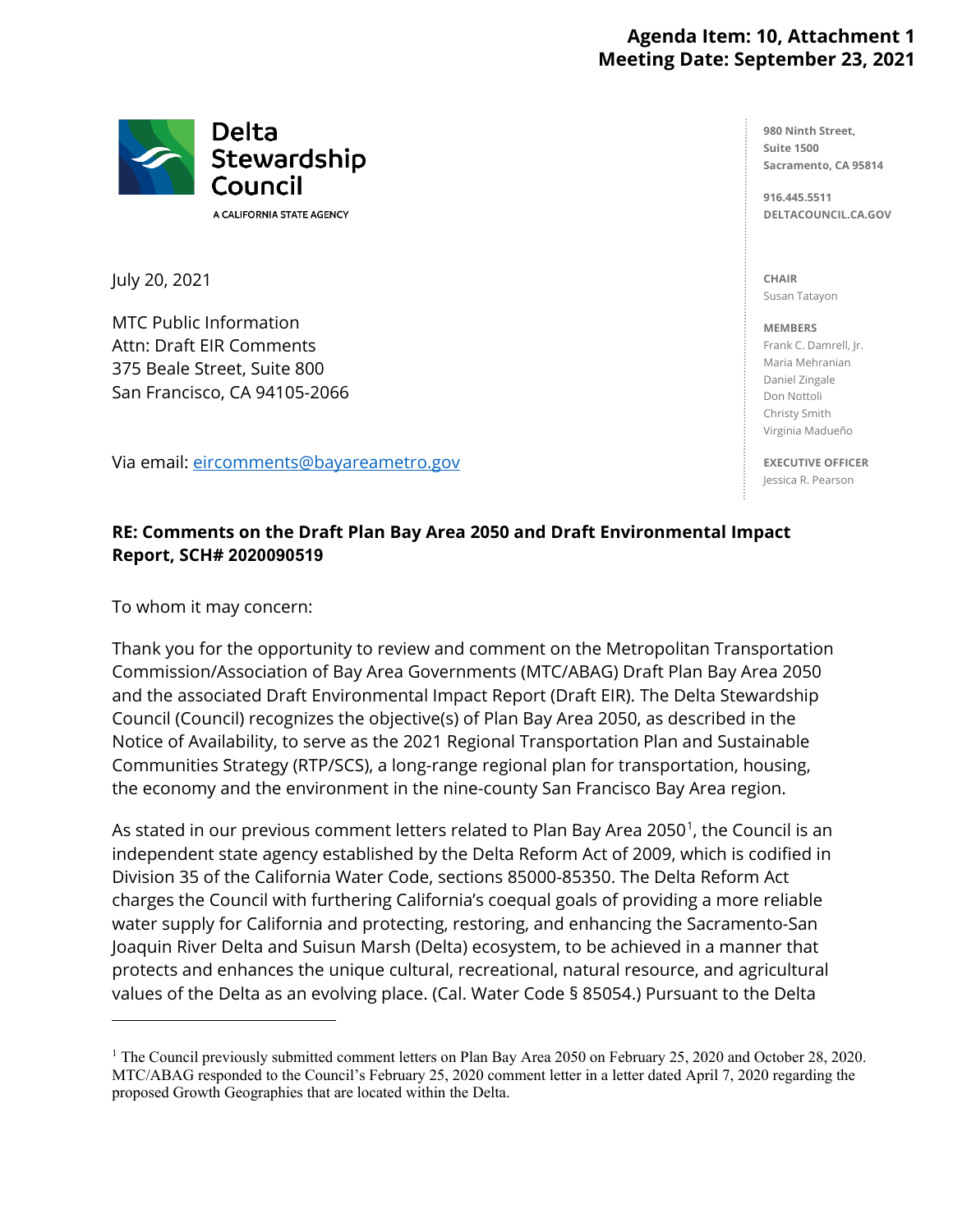Reform Act, the Council has adopted the Delta Plan, a legally enforceable management framework for the Delta for achieving the coequal goals. (Cal. Water Code § 85001(c).)

The Delta Reform Act also requires the Council to review and provide advice and input to local and regional planning agencies regarding the consistency of local and regional planning documents, including sustainable communities strategies and alternative planning strategies. The Council's input shall include, but not be limited to, reviewing the consistency of local and regional planning documents with the ecosystem restoration needs of the Delta and reviewing whether the lands set aside for natural resource protection are sufficient to meet the Delta's ecosystem needs (Cal. Water Code § 85212.). This letter constitutes the Council's review of and advice on the Draft Plan Bay Area 2050 pursuant to Water Code section 85212, as well as the Council's comments on the associated Draft EIR.

MTC/ABAG's Plan Bay Area 2050 is an (RTP/SCS) for the nine-county San Francisco Bay Area region. Portions of the nine-county region, specifically Alameda, Contra Costa, and Solano Counties, include land within the Delta.

# **Delta Reform Act Requirements for Regional Transportation Plans and Sustainable Communities Strategies**

The Delta Reform Act requires that metropolitan planning organizations preparing a regional transportation plan that includes land within the primary or secondary zones of the Delta consult with the Council early in the planning process. (Cal. Water Code § 85212.) Council staff and MTC/ABAG staff met for this purpose on December 12, 2019 and January 22, 2020.

The Delta Reform Act also requires that the metropolitan planning organization provide a draft SCS and an alternative planning strategy, if any, to the Council, no later than 60 days prior to adoption of the final RTP, along with concurrent notice of the submission in the same manner as an agency filing a certification of consistency. (Cal. Water Code § 85212.) MTC/ABAG made Draft Plan Bay Area 2050 available to the Council on June 3, 2021, including concurrent notice, in the same manner in which agencies file a certificate of consistency, pursuant to Water Code section 85225.

If the Council concludes that the submitted draft sustainable communities strategy (or alternative planning strategy) is inconsistent with the Delta Plan, it will provide to MTC/ABAG a written notice of the claimed inconsistency no later than 30 days prior to the adoption of the final Plan Bay Area 2050. If MTC/ABAG receives a timely written notice of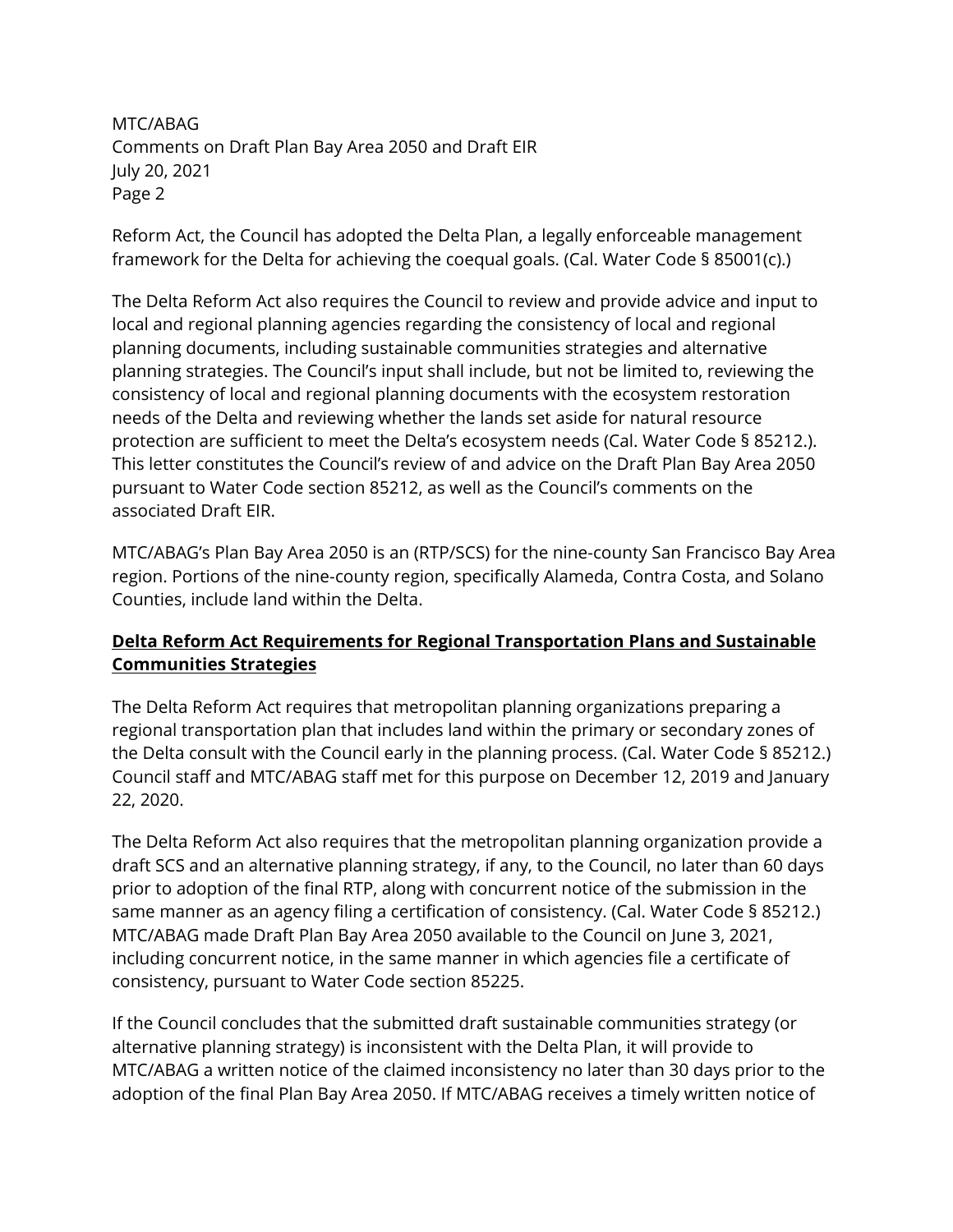inconsistency from the Council, MTC/ABAG's adoption of the Final Plan Bay Area 2050 must include a detailed response to the Council's notice. (Cal. Water Code § 85212.)

Preliminary findings as to the consistency of the June 3, 2021 Draft of Plan Bay Area 2050 with the Delta Plan are offered within this letter based on Council staff analysis $^2$  $^2$ . <u>The</u> Council invites MTC staff to make a presentation to the Delta Stewardship Council on Plan Bay Area 2050 at the September 23, 2020 Council meeting prior to the adoption hearings. Please notify the Council via electronic mail addressed to Avery Livengood [\(Avery.Livengood@deltacouncil.ca.gov\)](mailto:Avery.Livengood@deltacouncil.ca.gov) when the adoption hearings for the Final Plan Bay Area 2050 are scheduled.

# **Delta Plan Covered Actions**

A state or local agency that proposes to carry out, approve, or fund an action that occurs in whole or in part in the Delta (a "covered action") is required to prepare a written Certification of Consistency with detailed findings as to whether the covered action is consistent with the Delta Plan and submit that certification to the Council prior to implementation of the project. (Cal. Water Code § 85225.) The Delta Reform Act exempts from this requirement actions within the Secondary Zone of the Delta that a metropolitan planning organization determines are consistent with its sustainable community strategy (or alternative planning strategy) and that the State Air Resources Board has determined would achieve regional greenhouse gas emission reduction targets. (Cal. Water Code § 85057.5(b)(4).) MTC/ABAG is the metropolitan planning organization for the Bay Area region, which contains portions of the Secondary Zone of the Delta. Thus, Water Code section 85057.5(b)(4) provides MTC/ABAG with a significant role in shaping the State's Delta policy.

# **Council Review of and Input on the Draft Plan Bay Area 2050 and Draft EIR**

This section presents the Council's review of and input on the submitted Draft Plan Bay Area 2050, pursuant to Water Code section 85212. It also presents the Council's comments on the Draft EIR.

<span id="page-2-0"></span><sup>&</sup>lt;sup>2</sup> The preliminary findings provided in this comment letter will be recommended by Council staff and considered for approval by the Council at its September 23, 2021 monthly meeting, following a presentation by MTC/ABAG and public comment. The Council will then transmit an updated version of this letter to MTC/ABAG inclusive of any revisions approved by Councilmembers and attesting to the Council's action should the Council approve the findings.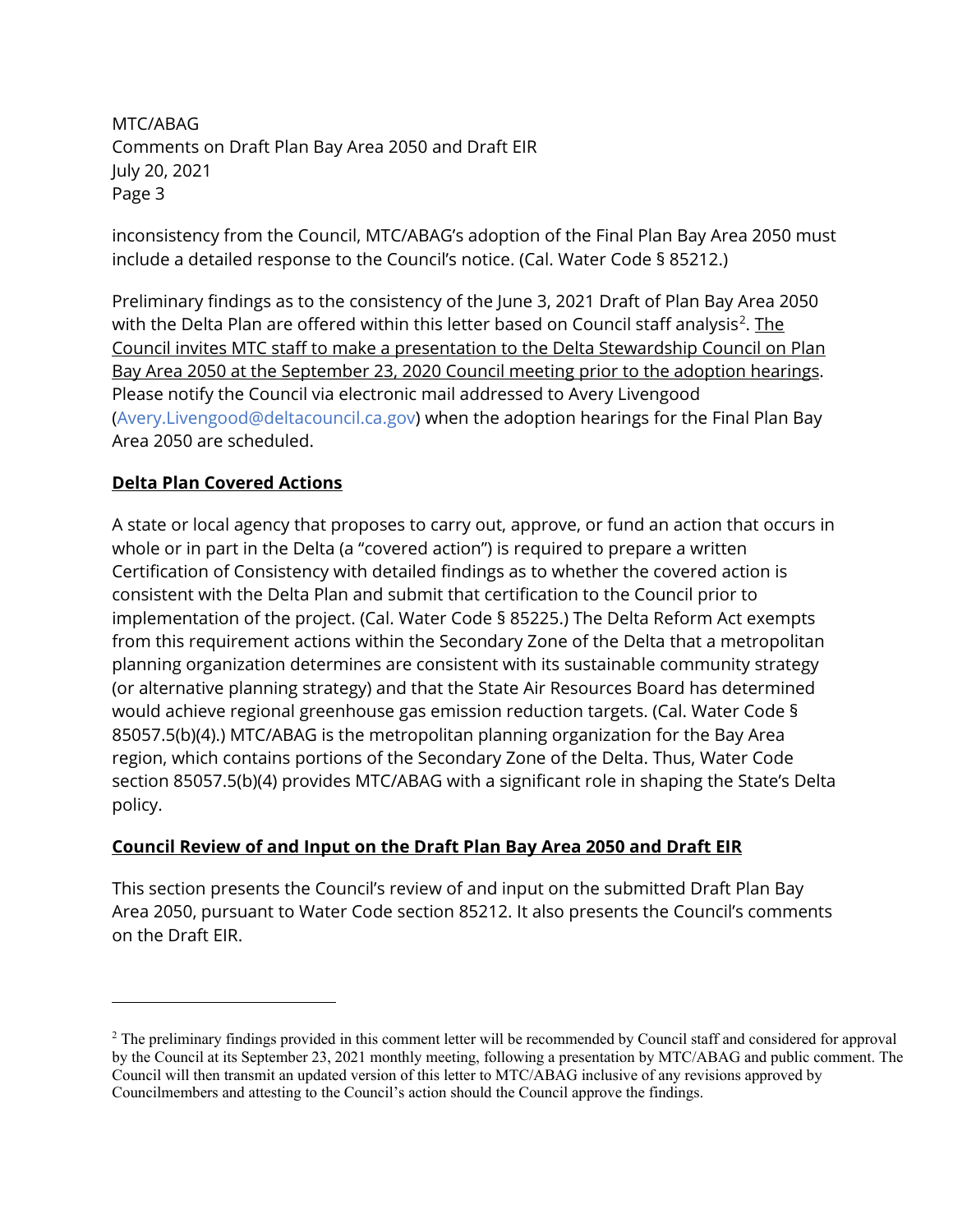### 1. Urban Expansion within the Delta

The Council exercises its authority through regulatory policies (set forth in Title 23 of the California Code of Regulations, Sections 5001 through 5016) and recommendations incorporated into the Delta Plan. One of the regulatory policies, Delta Plan Policy **DP P1** (Cal. Code Regs., tit. 23, § 5010) places certain limits on new urban development within the Delta. New residential, commercial, or industrial development must be limited to areas that city or county general plans designate for such development as of the date of the Delta Plan's adoption (May 16, 2013). In Contra Costa County, new residential, commercial, and industrial development within the Delta must be limited to areas within the 2006 voterapproved urban limit line (ULL) (Cal. Code Regs., tit. 23, § 5010(a)(2)). This policy is intended to strengthen existing Delta communities while protecting farmland and open space, providing land for ecosystem restoration needs, and reducing flood risk.

Council staff reviewed the Draft Blueprint for Plan Bay Area 2050 in February 2020 for consistency with **DP P1**. The Draft Blueprint designates four types of "Growth Geographies," or geographic areas used to guide where housing and jobs development would occur: Priority Development Areas (PDAs), Priority Production Areas (PPAs), Transit-Rich Areas (TRAs), and High-Resource Areas (HRAs). Plan Bay Area 2050 identifies strategies to accommodate new residential, commercial, and/or industrial development within these Growth Geographies.

The Council's February 25, 2020 and October 28, 2020 comment letters advised MTC/ABAG that its selection of Growth Geographies should ensure that they provide for wise residential, commercial, and industrial development that does not conflict with **DP P1**. According to MTC/ABAG's Regional Growth Framework for Plan Bay Area 2050, only areas fully within an existing urbanized area, and undeveloped areas within an established urban growth boundary (UGB) or limit line (ULL), are eligible to be nominated as PDAs and PPAs. Thus, by definition, new residential, commercial, or industrial development within these areas should be consistent with **DP P1**. Council staff have reviewed the PDA and PPA boundaries identified in Draft Plan Bay Area 2050 within and adjacent to the Delta, including changes to these boundaries since the Draft Blueprint was approved in February 2020, and have confirmed that these PDAs and PPAs would be consistent with **DP P1**.

The Draft Plan Bay Area 2050 includes two TRAs within the Delta, both of which are located within Contra Costa County's 2006 voter-approved ULL, and thus would be consistent with **DP P1**. Council staff did not identify any HRAs within the Delta.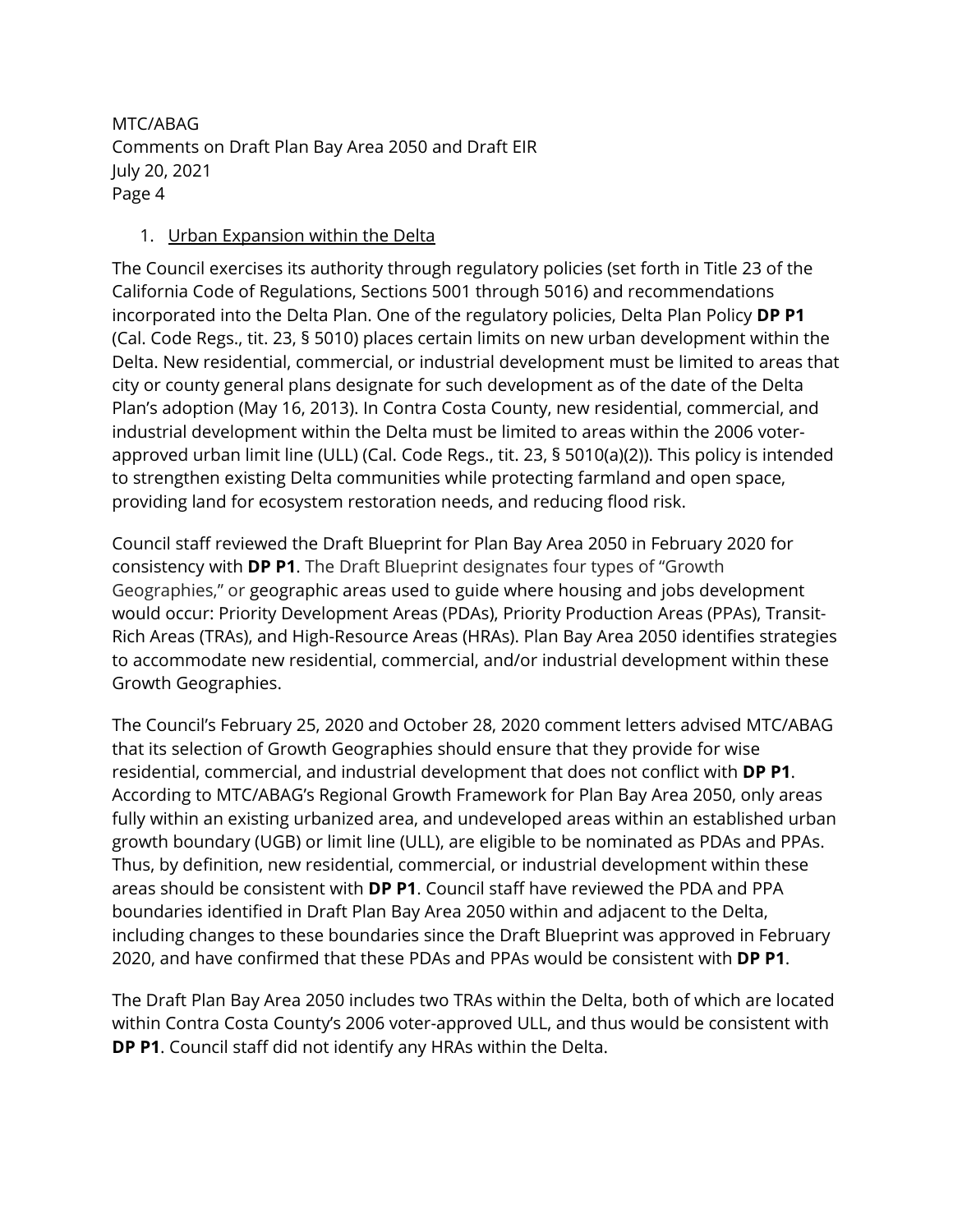The Council's October 28, 2020 comment letter on the Notice of Preparation (NOP) requested that the Draft EIR acknowledge Policy **DP P1** in the regulatory setting for the Land Use and Planning section, as well as in the Draft EIR growth inducement discussion. Thank you for acknowledging Policy DP P1 throughout the Land Use, Population, and Housing section of the Draft EIR . While the Growth-Inducing Impacts section of the Draft EIR does not specifically acknowledge Policy **DP P1**, it concludes that Draft Plan Bay Area 2050 is not growth-inducing, but rather accomodates forecasted growth in the region.

The Council's October 28, 2020 comment letter also requested that the Draft EIR document how the RTP/SCS is consistent with Policy **DP P1**, and evaluate whether any of the Growth Geographies located within or adjacent to the Delta have the potential to induce residential, commercial, or industrial development that would be inconsistent with **DP P1**. The Land Use, Population, and Housing section discussion of Impact LU-2 ("Cause a significant environmental impact due to a conflict with any land use plan, policy, or regulation adopted for the purpose of avoiding or mitigating an environmental effect") for land use impacts acknowledges Policy **DP P1** and states that "[P]rojected development could affect consistency with the Delta Plan adopted by the Delta Stewardship Council because development at the urban edge could adversely impact agriculture, natural resources, recreational land, and water quality in the Delta" (pp. 3.11-24 – 3.11-25). The discussion goes on to state that:

"In order to be consistent with Delta Plan Policy DP P1, new residential, commercial, or industrial development is permitted outside the urban boundaries only if it is consistent with the land use designated in the relevant county general plan as of the date of the Delta Plan's adoption (January 2019). Jurisdictions with land in the Primary Zone are required by [Public Resources Code (PRC)] Section 29763 to adopt general plans with land uses consistent with the goals and policies in the Delta Plan, subject to review by the Delta Stewardship Council. Therefore, subsequent projects within the proposed Plan that fall within the Delta Plan boundaries would be required to demonstrate consistency with the plan and satisfy mitigation requirements" (p. 3.11-25).

This description of Policy **DP P1** should be revised to correctly reflect the policy's requirements. Policy **DP P1** stipulates that new residential, commercial, or industrial development must be limited to areas that city or county general plans designate for such development as of the date of the Delta Plan's adoption (May 16, 2013). In Contra Costa County, new residential, commercial, and industrial development within the Delta must be limited to areas within the 2006 voter-approved urban limit line. (Cal. Code Regs., tit. 23, § 5010(a)(2).) The requirements of Public Resources Code section 29763, referenced on page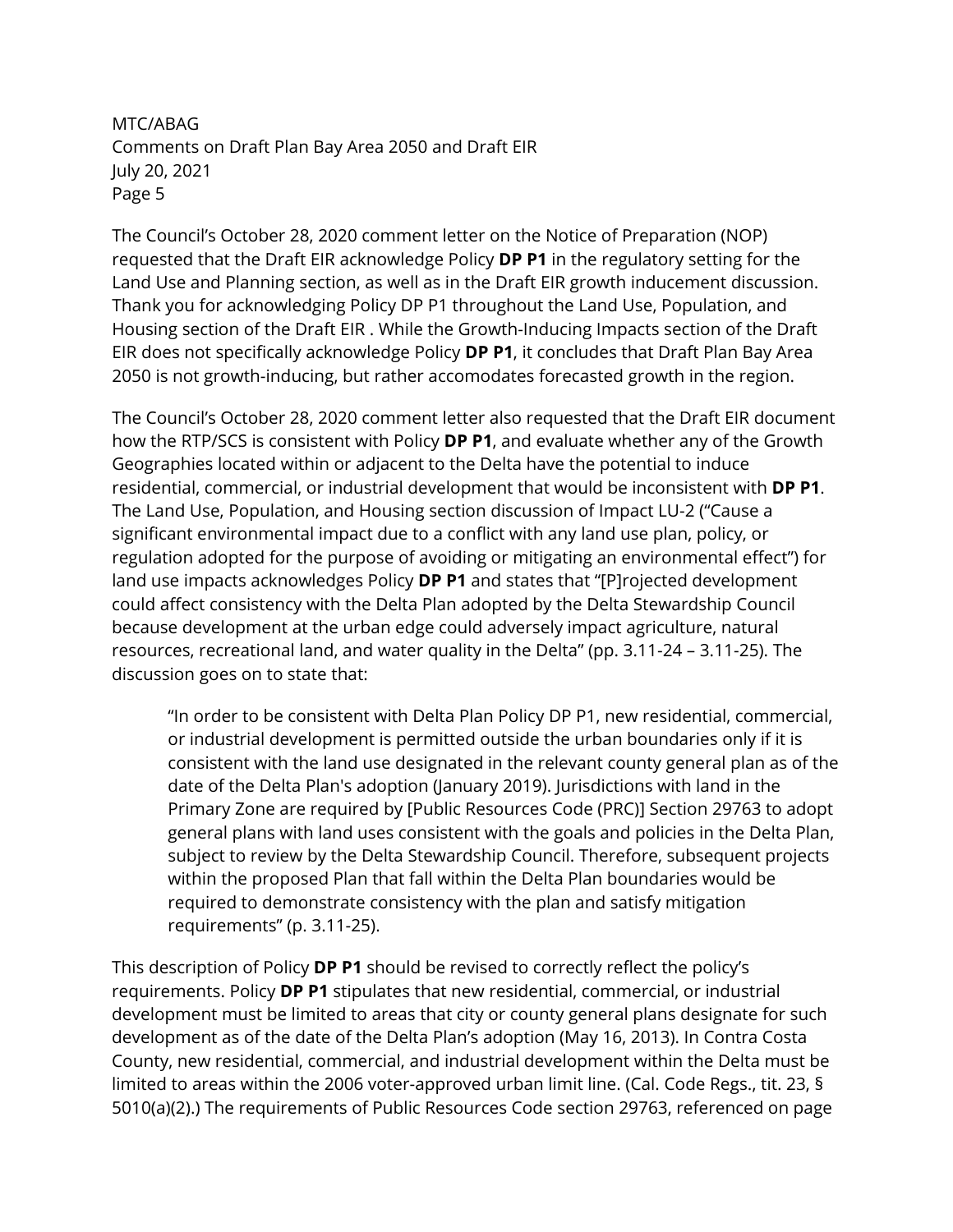3.11-25 of the Draft EIR, pertain to the Delta Protection Commission and its Land Use and Resource Management Plan for the Primary Zone of the Delta. While the Delta Protection Commission has jurisdiction within the Delta's primary zone, the Council's jurisdiction includes the primary and secondary zones of the Delta as well as Suisun Marsh.

The Council's October 28, 2020 comment letter noted that the Council also has an interest in recommended transportation projects in the RTP/SCS that may induce urban expansion or improve or degrade connections to rural areas, that would be inconsistent with **DP P1**, and that the Draft EIR should describe what infrastructure, beyond the recommended transportation projects, would be necessary to support the strategy or the plans, programs, projects, or activities encompassed within it.

The Land Use, Population, and Housing section of the Draft EIR discusses transportation system impacts with respect to the Delta Plan within analysis of Impact LU-2, stating that "Development of transportation projects could affect consistency with the Delta Plan if transportation projects were developed at the urban edge and had adverse impacts on agriculture, natural resources, recreational land, and water quality in the Delta. Therefore, subsequent transportation projects within the proposed Plan that fall within the Delta Plan boundaries would be required to demonstrate consistency with the plan and satisfy mitigation requirements" (p. 3.11-28). It should be noted, however, that Water Code section 85057.5(b)(4) exempts such actions from Delta Plan covered action requirements if MTC determines that the action is consistent with either an SCS or alternative planning strategy that achieves California Air Resources Board greenhouse gas emissions targets for the region. In other words, if MTC determines that a transportation project is consistent with Plan Bay Area 2050, that project would be exempt from the Delta Plan covered actions process.

The Growth-Inducing Impacts section also notes that while some proposed transportation projects—such as the widening or expansion of roadways—could be considered growthinducing at a local scale, these projects would support the growth forecasted for the region. The Growth-Inducement section notes that the proposed transportation projects are designed to achieve more sustainable forecasted growth, and that while obstacles to growth would be removed by providing more capacity in some instances, this growth is forecasted.

Preliminary Finding: Based on review of the Draft Plan Bay Area 2050 and the Draft EIR, in compliance with the Delta Reform Act, section 85212, the Council has not identified any inconsistency of Draft Plan Bay Area 2050 with Delta Plan Policy DP P1. However, in the Final EIR MTC/ABAG should correctly summarize **DP P1** requirements and identify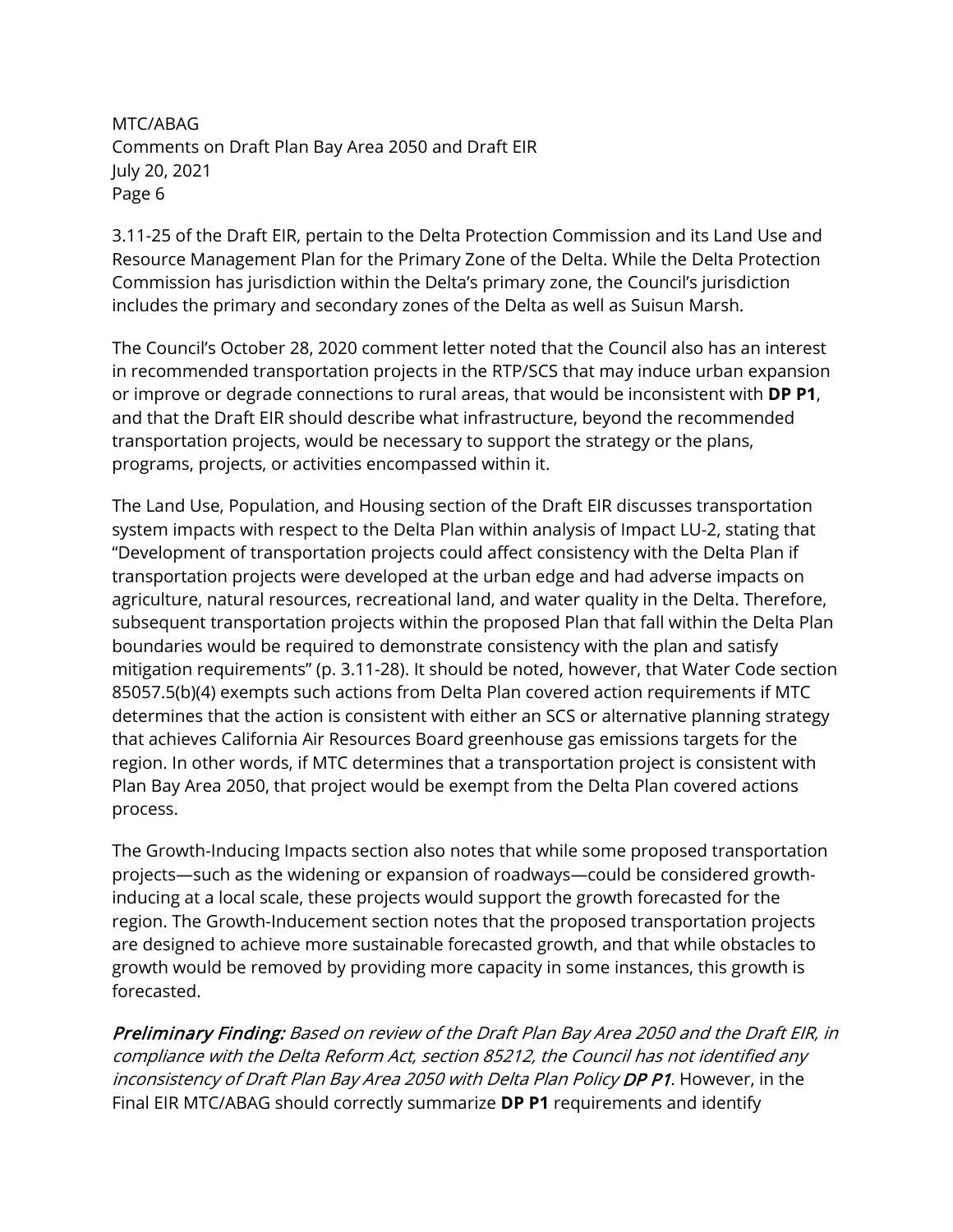conclusions regarding consistency with this policy related to the Delta Plan rather than the Land Use and Resource Management Plan for the Delta.

2. Consistency with Ecosystem Restoration Needs and Sufficiency of Lands Set Aside

Section 85212 of the Delta Reform Act requires that the Council's input on local and regional planning documents, including sustainable communities strategies, include, but not be limited to reviewing:

- the consistency of local and regional planning documents with the ecosystem restoration needs of the Delta; and
- whether the lands set aside for natural resource protection are sufficient to meet the Delta's ecosystem needs.

Thank you for acknowledging this in the Biological Resources section of the Draft EIR. Additionally, we appreciate your acknowledgement of policies **ER P2** ("Restore Habitats at Appropriate Elevations") (Cal. Code Regs., tit. 23, § 5006), **ER P4** ("Expand Floodplains and Riparian Habitats in Levee Projects") (Cal. Code Regs., tit. 23, § 5008), and **ER P5** ("Avoid Introductions of and Habitat Improvements for Invasive Nonnative Species") (Cal. Code Regs., tit. 23, § 5009); and recommendations **ER R2** ("Prioritize and Implement Projects That Restore Delta Habitat") and **WR R12** in the regulatory setting of the Biological Resources section of the Draft EIR. Please note that Delta Plan recommendation WR R12 was amended in 2018; WR R12 is now titled "Promote options for conveyance, storage, and the operation of both."

a. Consistency with Restoration Needs

The Delta Plan designates six priority habitat restoration areas (PHRAs) that have the greatest potential for large-scale habitat restoration (Delta Plan, Chapter 4, p. 136-138). Delta Plan Policy **ER P3** (Cal. Code Regs., tit. 23, § 5007) states that significant adverse impacts to the opportunity to restore habitat must be avoided or mitigated in these areas (depicted in Appendix 5:

[https://govt.westlaw.com/calregs/Document/I23BAB44007AA11E39A73EBDA152904D8?vie](https://govt.westlaw.com/calregs/Document/I23BAB44007AA11E39A73EBDA152904D8?viewType=FullText&originationContext=documenttoc&transitionType=CategoryPageItem&contextData=(sc.Default)) [wType=FullText&originationContext=documenttoc&transitionType=CategoryPageItem&con](https://govt.westlaw.com/calregs/Document/I23BAB44007AA11E39A73EBDA152904D8?viewType=FullText&originationContext=documenttoc&transitionType=CategoryPageItem&contextData=(sc.Default)) [textData=\(sc.Default\)](https://govt.westlaw.com/calregs/Document/I23BAB44007AA11E39A73EBDA152904D8?viewType=FullText&originationContext=documenttoc&transitionType=CategoryPageItem&contextData=(sc.Default)) ). As stated in our previous comment letters, four PHRAs are located partially or wholly within the RTP/SCS planning area: (1) Suisun Marsh; (2) Cache Slough; (3) the southern and western portions of the Yolo Bypass; and (4) the Winter Island and Dutch Slough portions of the Western Delta PHRA. The consistency of Plan Bay Area 2050 with the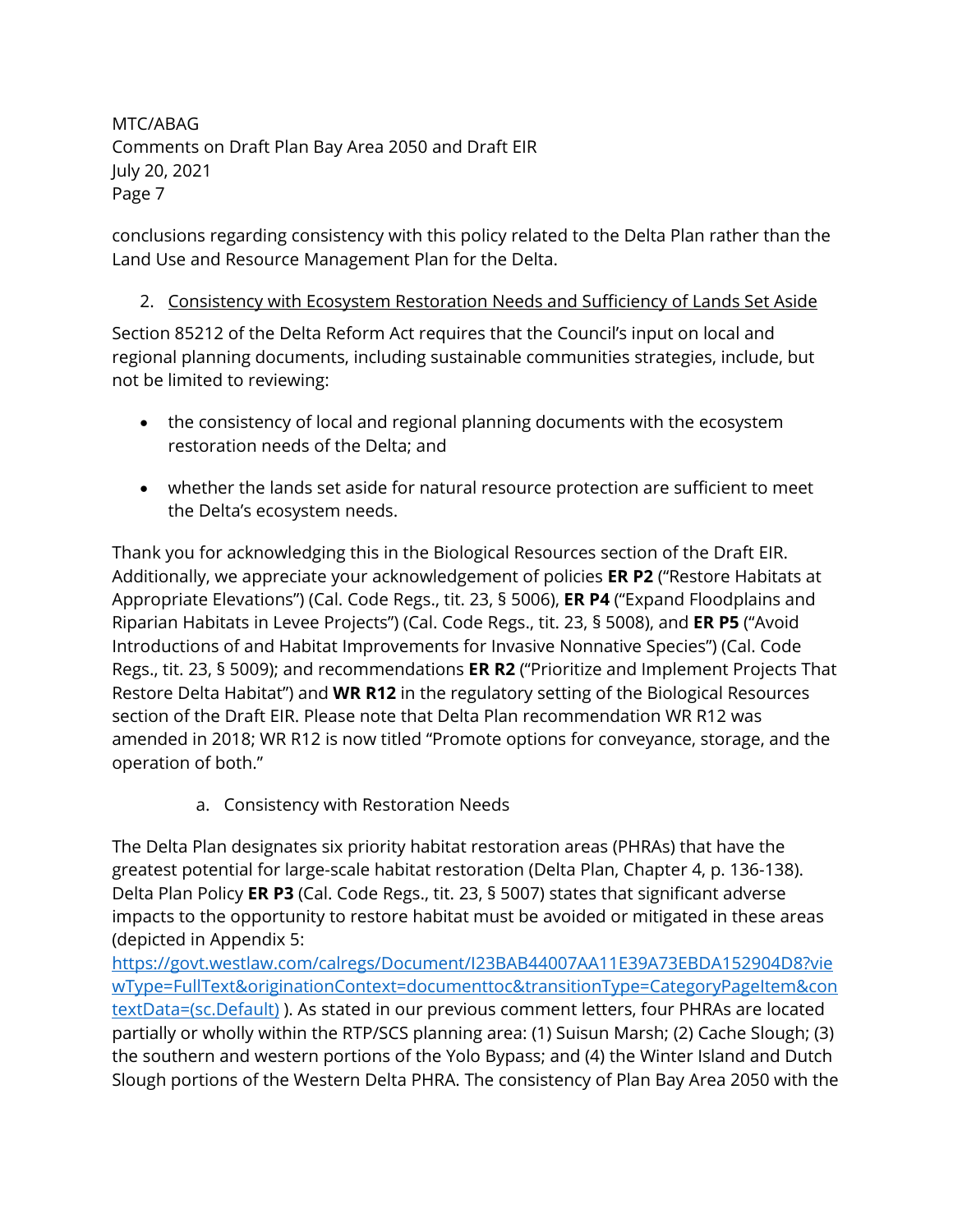ecosystem restoration needs of the Delta is based on its potential to impact the opportunity to restore habitat in these PHRAs.

In its February 25 and October 28, 2020 comment letters the Council requested that in the Draft EIR for this project MTC/ABAG analyze whether Plan Bay Area 2050 would induce growth in any of the areas that the Delta Plan has designated to meet the Delta's ecosystem restoration needs. While the Biological Resources section of the Draft EIR acknowledges Policy **ER P3** in the regulatory setting, it does not describe the PHRAs nor capture these protected areas in the thresholds of significance used to determine impacts to Biological Resources. As described in Section 1 ("Urban Expansion within the Delta"), the Land Use, Population, and Housing section of the Draft EIR states that development at the urban edge could adversely impact natural resources in the Delta (pp. 3.11-24 – 3.11-25). Nevertheless, Impact BIO-2 in the Biological Resources section addresses impacts to "riparian habitat, State- or federally protected wetlands (including but not limited to marsh, vernal pool, coastal), or other sensitive natural communities…" and states that there is a less than significant impact after mitigation. Therefore, although the Draft EIR includes no specific conclusion relative to Policy **ER P3**, it appears that Impact BIO-2 and the associated mitigation measures would adequately address Policy **ER P3**.

Council staff have reviewed the Growth Geographies within and adjacent to the Delta, including changes to these boundaries since the Draft Blueprint was approved in February 2020, and has not identified any conflict between the Growth Geographies and PHRAs depicted in Delta Plan Policy **ER P3**.

b. Sufficiency of Lands Set Aside

The Council appreciates that Plan Bay Area 2050 aims to protect conservation areas by including strategies to protect open space lands and to concentrate development within already developed areas (a focused growth approach). Implementation of Plan Bay Area 2050 Strategies EN4 and EN5 would protect existing scenic resources, including scenic views, located within open space lands, agricultural lands, wildland-urban interface lands, and designated Priority Conservation Areas (PCAs) (Draft EIR, p. 3.2-11).

Plan Bay Area 2050 sets aside specific lands for conservation in locally-nominated PCAs. The Council's February 25, 2020 and October 28, 2020 comment letters noted that the Draft Blueprint featured two PCAs that overlap with a Delta Plan PHRA. The East Contra Costa County Habitat Conservation Plan/Natural Community Conservation Plan (ECCC HCP/NCCP) PCA covers the Dutch Slough portion of the Delta Plan's Western Delta PHRA, and the Cache Slough PCA covers the Delta Plan Cache Slough PHRA. Council staff has reviewed the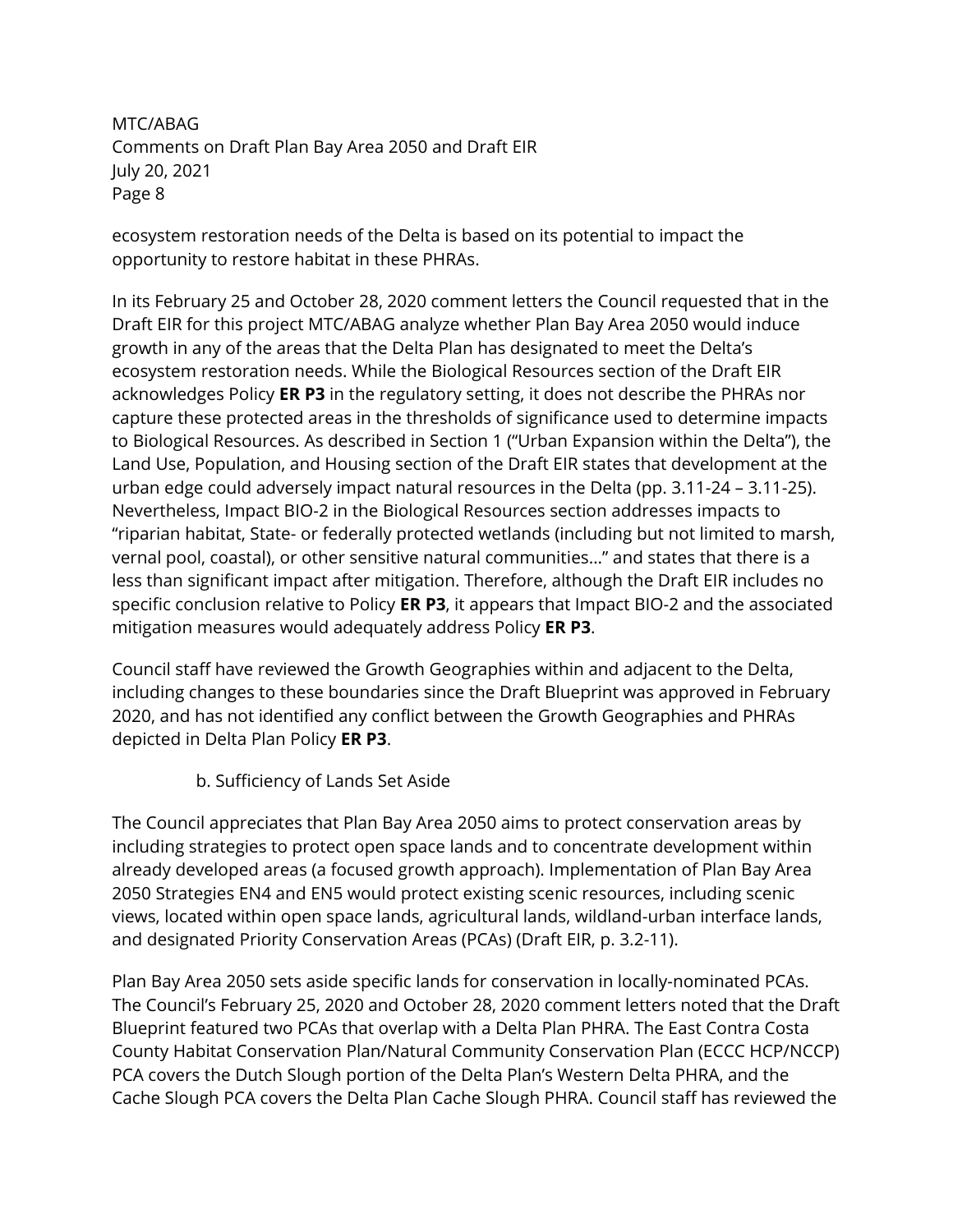PCAs identified in the Draft Plan Bay Area 2050 and Draft EIR, and determined that two additional PCAs are located partially within a Delta Plan PHRA. The Delta Recreation Area PCA covers the Dutch Slough portion of the Delta Plan's Western Delta PHRA, and the Tri-City-County Cooperative Planning Area PCA covers the northwestern corner of the Delta Plan's Suisun Marsh PHRA.

Thank you for including these PCAs corresponding to Delta Plan PHRAs in the Draft Plan Bay Area 2050. We continue to encourage MTC/ABAG to designate the entire Suisun Marsh, the southern and western portions of the Yolo Bypass, and Winter Island as PCAs. The Council will support and encourage additional locally-nominated PCA designations that recognize and align with these remaining Delta Plan PHRAs located within Solano County and Contra Costa County. Such actions will ensure that the lands set aside for natural resource protection are in the priority locations and at elevations necessary to meet the Delta's ecosystem needs.

Preliminary Finding: Based on review of the Draft Plan Bay Area 2050 and the Draft EIR, in compliance with the Delta Reform Act, section 85212, the Council has not identified that lands set aside for conservation and restoration in the Draft Plan Bay Area 2050 are inconsistent with the ecosystem restoration needs of the Delta. However, as discussed above, MTC/ABAG should work with the Council, Solano County, and Contra Costa County to recognize and align additional PCAs with remaining Delta Plan PHRAs.

## **Closing Comments and Next Steps**

Pursuant to Water Code section 85212, the Council has reviewed and provided advice and input on the Draft Plan Bay Area 2050 as outlined in this letter. The Council has not identified any inconsistency with the Delta Plan.

The preliminary findings provided in this comment letter will be recommended by Council staff and considered for approval by the Council at its September 23, 2020 monthly meeting, following a presentation by MTC/ABAG and public comment. The Council will then transmit an updated version of this letter to MTC/ABAG inclusive of any revisions approved by Councilmembers and attesting to the Council's action should the Council approve the findings.

The Council invites you to continue to engage Council staff prior to and following the adoption of Plan Bay Area 2050 to coordinate implementation and subsequent plan updates. Please contact Avery Livengood at (916) 445-0782 or [Avery.Livengood@deltacouncil.ca.gov](mailto:Avery.Livengood@deltacouncil.ca.gov) with any questions.